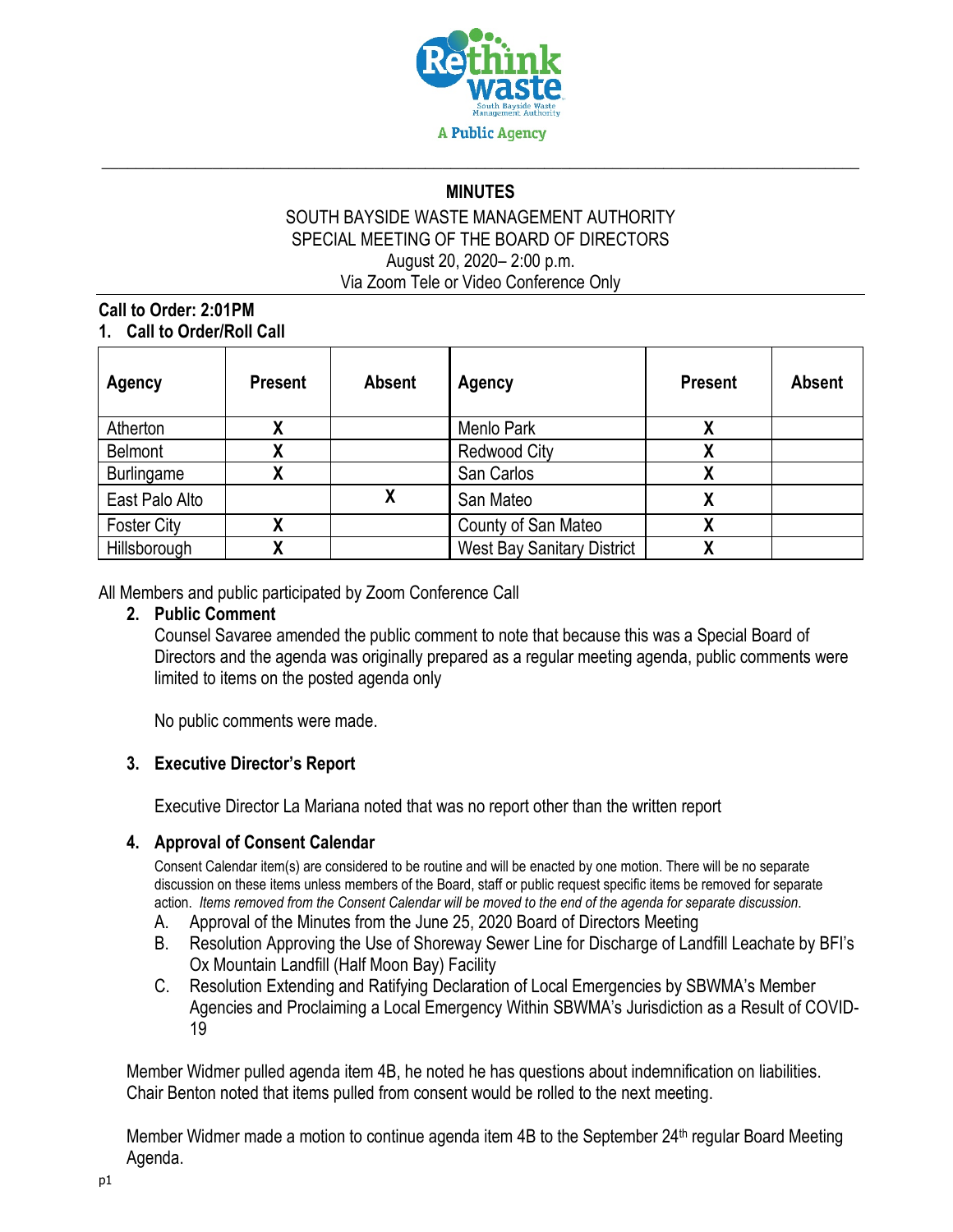### Member Bonilla seconded the motion.

Roll Call Vote: 11-0-0-1

| Agency            | Yes                | No | <b>Abstain</b> | Absent | Agency                  | Yes          | No | Abstain | Absent |
|-------------------|--------------------|----|----------------|--------|-------------------------|--------------|----|---------|--------|
| Atherton          | $\mathbf{\Lambda}$ |    |                |        | Menlo Park              | $\mathbf{v}$ |    |         |        |
| <b>Belmont</b>    | $\mathbf{\Lambda}$ |    |                |        | Redwood City            | $\mathbf{v}$ |    |         |        |
| <b>Burlingame</b> |                    |    |                |        | San Carlos              | Λ            |    |         |        |
| East Palo Alto    |                    |    |                |        | San Mateo               | Λ            |    |         |        |
| Foster City       |                    |    |                |        | County of San Mateo     | Λ            |    |         |        |
| Hillsborough      |                    |    |                |        | West Bay Sanitary Dist. | v<br>Λ       |    |         |        |

Motion/Second to approve Agenda items 4A and 4B: Aguirre/Hurt

Roll Call Vote: 11-0-0-1

| Agency             | Yes          | No | Abstain | <b>Absent</b> | Agency                  | Yes    | No | Abstain | Absent |
|--------------------|--------------|----|---------|---------------|-------------------------|--------|----|---------|--------|
| Atherton           | $\mathbf{v}$ |    |         |               | Menlo Park              | v<br>Λ |    |         |        |
| Belmont            | $\mathbf{v}$ |    |         |               | Redwood City            | v<br>Λ |    |         |        |
| Burlingame         |              |    |         |               | San Carlos              | v<br>Λ |    |         |        |
| East Palo Alto     |              |    |         |               | San Mateo               | v<br>Λ |    |         |        |
| <b>Foster City</b> |              |    |         |               | County of San Mateo     | v<br>Λ |    |         |        |
| Hillsborough       |              |    |         |               | West Bay Sanitary Dist. | v<br>Λ |    |         |        |

## **5. Administration and Finance**

A. Resolution approving Recommendation to establish a one-time fee to satisfy the Town of Atherton's debt service obligations to exit the Joint Powers Authority – South Bayside Waste Management Authority.

Counsel Savaree introduced the item and explained that the Board's task is to determine how to calculate the Town of Atherton's (Atherton) debts, obligations, and liabilities as of December 31, 2020. She noted that no other Member Agency has ever withdrawn from the SBWMA, and therefore there is no institutional precedent to follow in determining how to calculate Atherton's exit costs. She added that in preparation for this item, SBWMA retained KNN Public Finance (KNN) and HF&H Consultants (HF&H) to calculate Atherton's exit costs. Those costs were broken into two major categories: bond related costs; and all other costs.

Counsel Savaree explained the other costs category per the HF&H analysis. HF&H concluded that there are no other currently existing obligations or liabilities for Atherton identified beyond December 31, 2020. HFH noted in their report that the only possible exception would be an insurance claim, were one to be filed prior to December 31, 2020, but no such claim has been received to date.

Counsel Savaree then explained the bond related portion of the exit costs, noting that KNN recommends that Atherton satisfy its debts, obligations, and liabilities by paying its proportional share of SBWMA's bond obligations through a legal defeasance process. This means that Atherton would be required to pay its portion of the JPA's bond debt prior to withdrawing. KNN has recommended that Atherton's exit cost to defease its portion of SBWMA's 2019 bonds should be calculated based on Atherton's historic use of the Shoreway Facility measured in franchise tonnage. This results in an estimated exit cost of approximately \$2.2M.

Counsel Savaree then noted that Atherton's financial consultant, NHA, proposed instead 5 different scenarios for calculating Atherton's exit costs. These 5 scenarios would result in an exit cost ranging from a high of \$1,677,498 to a low whereby SBWMA would pay Atherton \$79,573 prior to its withdrawal. Having presented this range of options, Atherton proposed to the Board that its exit cost should be \$903,623. She noted that, according to the KNN analysis, this amount would only partially defease Atherton's portion of the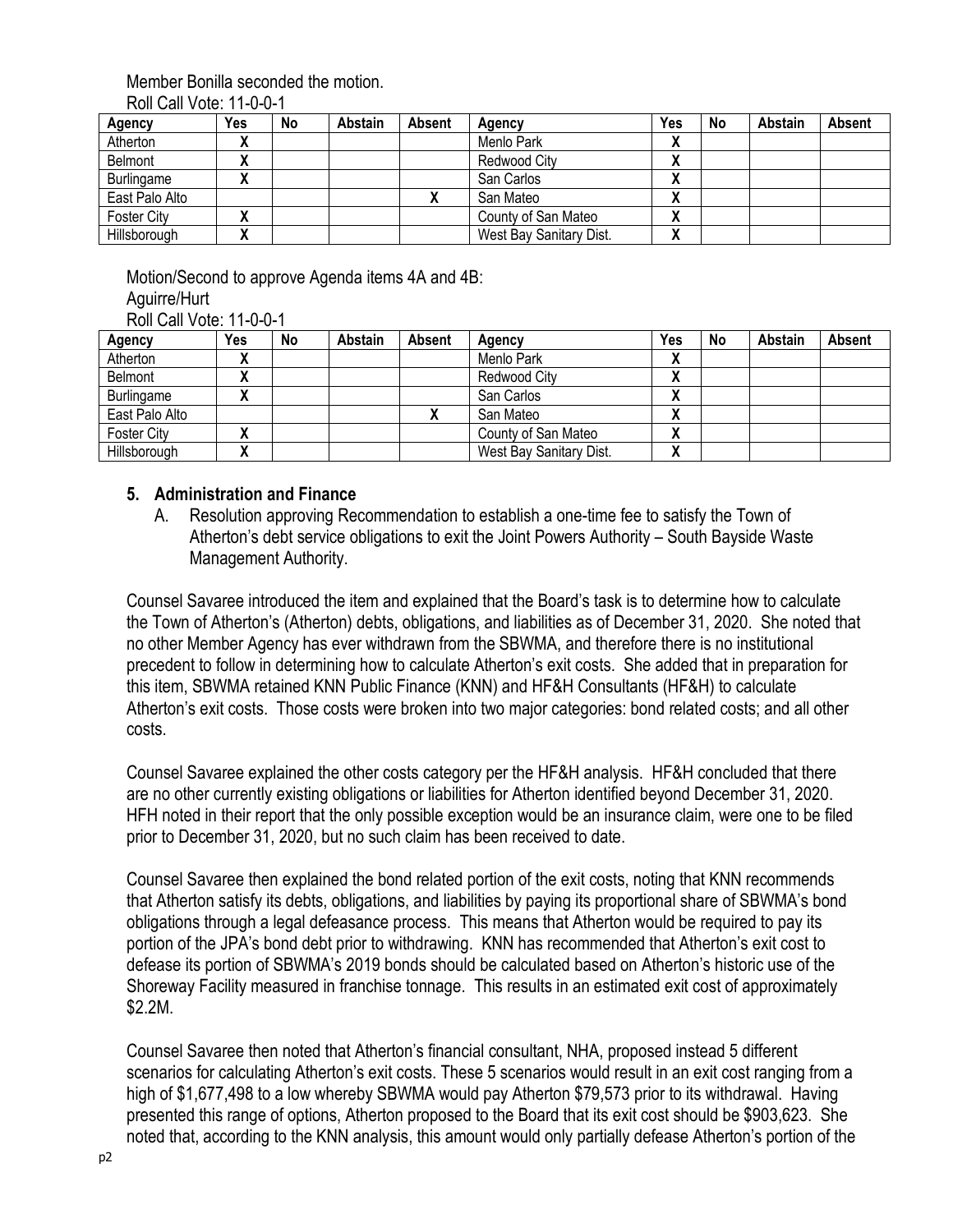#### SBWMA 2019 bonds.

Counsel Savaree then noted the terms of the JPA agreement state that a Member Agency may not withdraw unless and until it has liquidated in full its proportion of any and all existing debts, obligations, and liabilities as they exist on the date of withdrawal. This includes, but is not limited to, the 2000 Revenue Bonds. In the PowerPoint presentation Atherton provided ahead of the meeting, it asserts that the JPA Agreement limits exit costs to the 2000 Revenue Bonds issued by SBWMA. That position is not supported by the JPA language because, as noted, Article 15.1 requires Atherton to pay in full its debts, obligations, and liabilities on the date of withdrawal, including, but not limited to, the 2000 Revenue Bonds. She also noted that the fiscal impact of Atherton's withdrawal depends on the exit cost determined by the Board. Staff recommends that the Board approve KNN's proposed methodology which is labeled in the staff report as Option 1: full defeasance of the 2019 bonds because full defeasance would result in Atherton paying its full share of existing debts, obligations, and liabilities as required by the terms of the JPA Agreement. If the Board approves any other option, Atherton will not liquidate all its debts, obligations, and liabilities. That means the remaining Member Agencies would each be responsible to pay a higher amount of debt service on the bonds.

Counsel Savaree concluded her comments by noting that Atherton has suggested that the JPA Agreement contemplates that the Board would determine Atherton's exit costs and then, by a 4/5 vote, also approve its withdrawal. Staff does not agree with this interpretation. Article 15.1.c of the JPA requires Atherton to obtain the approval of 4/5 of the "Equity Members" in order to withdraw. Exhibit C to the JPA Agreement defines Equity Members as the 12 public entities comprising SBWMA. So, the clear language of the JPA requires Atherton to obtain approval from 4/5 of the Member Agencies in order to withdraw.

Melissa Schick of KNN then presented their analysis to the Board. She noted that KNN provided the SBWMA staff with an initial bond defeasance allocation analysis based on a memo from staff in December 2019. Because the outstanding bond obligations financed capital and equipment improvements at the Shoreway facility, a reasonable means for allocating Atherton's proportionate share of debt is to measure Atherton's historical use of the facility based on total franchise tonnage. KNN's analysis was based on Atherton's overall tonnage for the years 2016, 2017 and 2018. In 2018 Atherton's overall tonnage was 3.25%, and the average over this three-year period was 3.27%. KNN applied these percentages to the cost to defease SBWMA's outstanding obligations, which included certain assumptions for interest rates on the investment of these pre-payment funds until the bonds can be called in September of 2029. Under this methodology Atherton's costs for pre-paying their allocable debt obligation ranged from \$2,019,383 to \$1,987,908. KNN has also advised the SBWMA staff to include \$100,000 for costs related to work that would be required by bond counsel, verification agent, escrow agent, and a municipal advisor related to the defeasance transaction. After the SBWMA received Atherton's June notice of intent to withdraw, SBWMA staff asked KNN to update their December 2019 analysis. In a July 22, 2020 letter, KNN provided an updated analysis based on the July 14, 2020 market conditions. In that updated analysis Atherton's 2019 franchise tonnage percentage was 3.24, slightly smaller than the 3.25% from 2018. Additionally, interest rates have fallen since December 2019, so the cost of the defeasance escrow has increased. Based on these changes, KNN determined that the updated amount of Atherton's proportionate share of the bond obligations, using the 3.24% figure from 2019, equals \$2,103,016. Adding the \$100,000 for defeasance transaction costs, the estimated bond pre-payment equals \$2,203,016. She added that KNN believes that Franchise tonnage is the most reasonable measure to determine Atherton's proportionate share of the debt liability because it follows SBWMA's long standing business practice for allocating costs. She also noted that Atherton's consultant NHA acknowledges that using franchise tonnage to calculate proportional liability is the simplest and most straightforward approach. She concluded that KNN recommends option one because it's a reasonable straightforward approach based on an established business practice. She then went over the 5 defeasance options proposed by Atherton's financial advisor's NHA. She noted that each of the options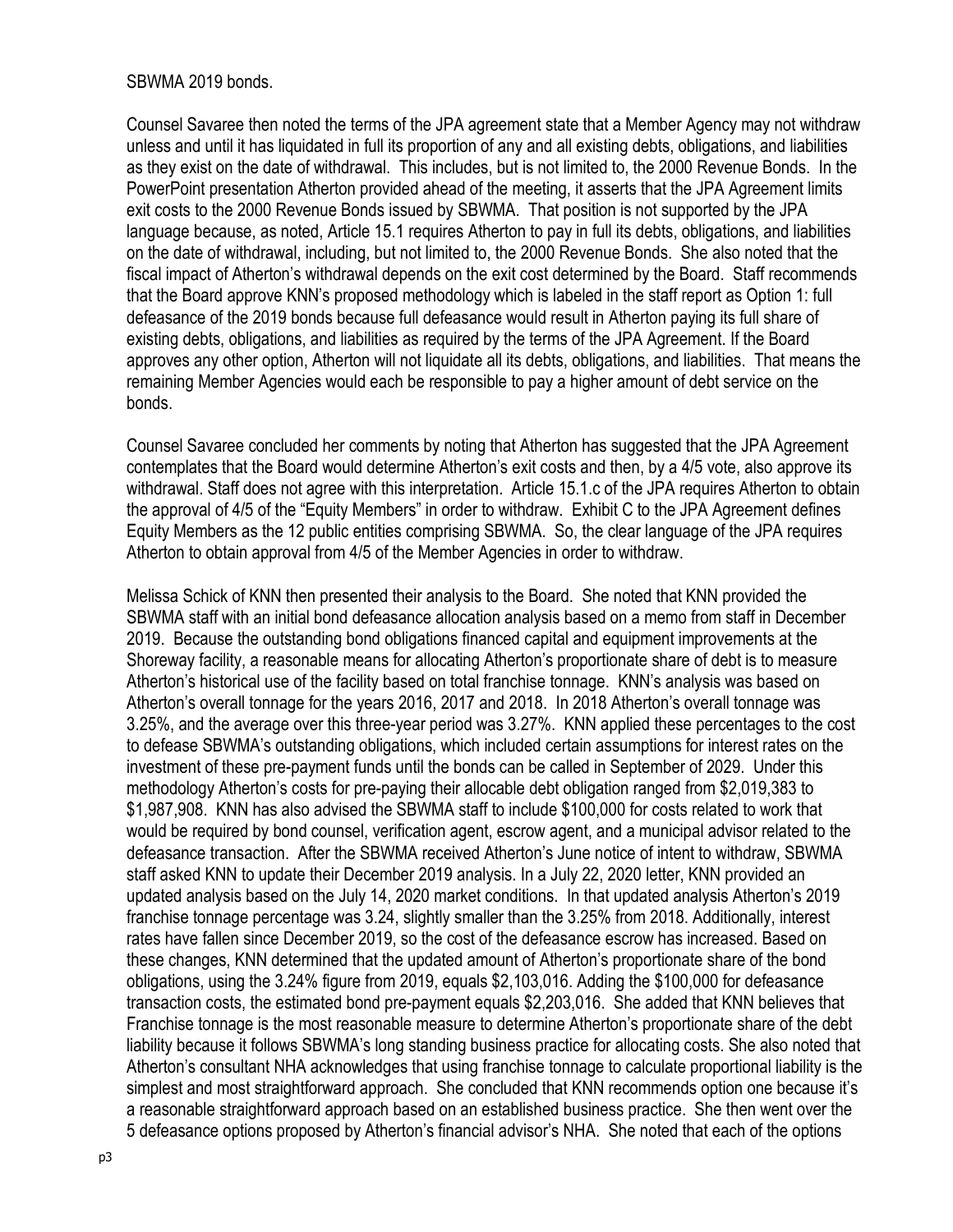were not recommended because it would increase the amount of the remaining Member Agencies debt obligations, because any amount less than the required liquidation payment would be apportioned back to the remaining member agencies.

George Rodericks, Atherton Town Manager, and TAC Member and former TAC Chair and Vice Chair, then gave a presentation on their potential withdrawal from the SBWMA. He noted that Atherton issued a letter to the SBWMA on June 30, 2020 notifying intent to withdraw. He added that withdraw requires liquidation of existing debts, obligations, liabilities incurred, earned, or expected to be earned by the date of withdrawal, including Revenue Bonds, as determined by the Board. He noted that the Revenue Bonds defined within the JPA Agreement are specifically noted as the 2009 Bonds. He also noted that there is a disagreement on the withdraw vote being 4/5 of the Member Agencies or the Board Members as he couldn't find a definition for equity member. He added that exhibit C defines what a member is but not what an equity member is.

George Rodericks continued his presentation noting that Atherton wants to exit the JPA because they joined the JPA to enjoy the benefits of economies of scale and reduce costs for waste services, but as it stands now, it costs Atherton residents more to provide refuse services through the SBWMA than if they contracted separately. He explained that Atherton is 99% residential, and has been 100% built out since before 2000, and is not going to grow. He noted that Atherton no longer fits the land-use and waste stream demographic of the large, and more diverse members of the SBWMA. He then went over the total SBWMA waste stream tonnages from 2019. He noted that commercial and multi-family make up 51% of the waste stream for the JPA and Atherton does not have any commercial or multi-family. And, compared to the overall JPA tonnage processed at Shoreway, Atherton is about half of a percent in every category. He then listed Atherton's issues and concerns. He noted that in 2019, the SBWMA sought to take on additional debt to make "capital investment improvements" to the Shoreway Facility. These improvements were largely to address the recycling of commercial and multi-family waste streams, which are significantly below the State-mandated goals, but Atherton is less than .2%. He also noted that the council supported the refinancing of existing debt but formally opposed the effort to take on additional debt. He reiterated that more than half of the SBMWA waste stream demographic is commercial and multi- family, and Atherton represents just over .2% of that entire waste stream. He also reiterated that of the more than 421,000 tons processed at the Shoreway Facility, Atherton represents less than 0.2%. He noted that Atherton's Waste stream is no longer representative of the primary waste stream processed by the SBWMA. As the SBWMA continues to address the service priorities of its larger and more diverse member agencies, Atherton residents end up subsidizing those costs and do so without benefit, and other Member Agencies may eventually find themselves in the same spot. He added that if Atherton continues as a member of the SBWMA, residents will be forced to continue underwrite programs, services, and capital investment for multi-family and commercial customers as part of their collection rates. This does not meet any of the Proposition 218 requirements or any other nexus test, so Atherton is put into a very hard spot. He added that the SBWMA staff is recommending that Atherton's cost to withdraw is in excess of the Town considers to be its fair share. The Town has offered expert opinion providing an equitable analysis of exit costs at \$903,623 based on its proportionate share of debt and liabilities when it joined the SBWMA. He added that the Town's diversion rate already far exceeds what's required, so the Town gains little, if anything, from any new MRF capabilities, and noted that the town is 100% built-out residential community and the benefits of capital investments to expand the Shoreway Facility will not provide benefit to their community.

George Rodericks continued his presentation by noting that Atherton clearly recognizes that the full participation and benefits of the initial bond funding, which developed the Shoreway Facility, is important. They also recognize that the SBWMA JPA Agreement articulates exit costs only related to repayment of the initial Series 2000 Revenue Bonds, as a defined term. He noted that the SBWMA stands alone in any future debt incurred as well as retains ownership of the assets and reserves built by the financial support of its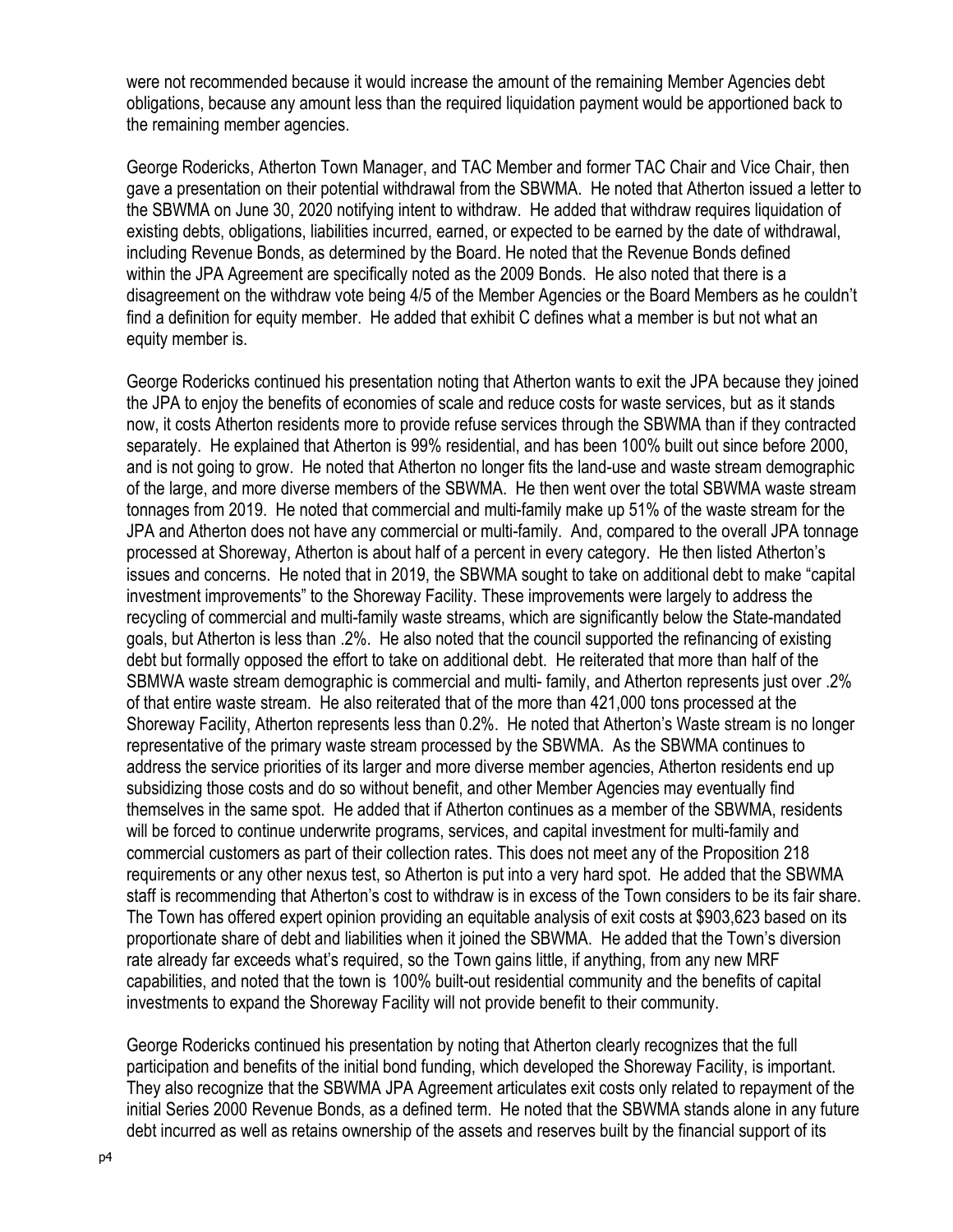member agencies. He noted that the Town believes it's offer of exit is fair and reasonable, even when looking at it as a straight-line percentage allocation of just recycling. He then gave percentages of Atherton's recycling over the years in the different recycling categories, and compared it to the total SBWMA recycling tons, noting that Atherton is on average 2.1% of the total recycling tonnage in the JPA. He concluded that the town's exit obligation would at the very least, be a maximum of 2.1% for the outstanding initial bonds, but the SBWMA analysis includes the 2019A and 2019B bonds. He added that if the focus remained on the initial bonds, this would lead to an exit cost of approximately \$670,000 for withdrawal. He noted that applying the percentage of recycling to the new 2019 bonds which he reiterated, are not being used to support Atherton today nor in the future, raises the cost to the Town to a maximum of \$1 million. He concluded that the Town believes the \$903,623 remains a reasonable offer of exit based on their analysis.

George Rodericks concluded his presentation by noting that he acknowledges that there will be a cost to exit the SBWMA and that the Town should pay those costs reasonably related to the Town's exit. The Town asks that the SBWMA consider the magnitude of Atherton's waste stream in comparison to the overall JPA and acknowledge that the Town is not a typical member of the SBWMA as the SBWMA has outgrown the Town. He noted that as a non-typical member, a straight-line exit strategy harms the Town's good faith membership as a founding equity member of the SBWMA helping build what it is today. He concluded by noting that the Town asks that principles of equity, fairness and reasonableness dictate the decision of the Board regarding the Town's exit offer.

Member Widmer commented that even when he was on the Finance Committee and when they were meeting with the bond counsel, that he made it clear at that time that there was a good chance Atherton would exit, and at that time the bond counsel said that since Atherton was so small it wouldn't need to put that into disclosure. He noted that he has agreed and supported everything that the JPA is putting forward with regards to Shoreway improvements and programs to improve diversion especially in multi-family homes. He noted that the region needs these types of developments to meet diversion goals, but it is not a diversion goal the town needs to meet. He added that the majority of the programs put in place by the JPA are focused on the commercial sector. He noted that looking at a comparison of diversion rates to the total SBWMA for this year is very unfair, because of the shutdown. He asked his fellow board members to consider that Atherton's offer is a fair and reasonable offer. He believes that all of the residents across the JPA have been paying for the improvements at the Shoreway facility, and he believes that if the changes are to benefit commercial that there be a separate commercial rate to pay for the projects that will benefit that sector, but staff has refused to address a commercial rate. He noted that the majority of the costs of the facility are the MRF, the waste and organics are transferred out, so there is no cost associated with that process, all of the costs are associated with the improvements at the MRF which primarily benefits the commercial sector. He believed that a number in the \$1M range is a fair number. He concluded that a year ago when he discussed with the Executive Director the possibility of Atherton's exit, he was reminded that he would have to pay off Atherton's portion of the bond, and he was told at that time it would be about \$1M which is where they think they should be.

Atherton's Town Counsel Mona Ebrahimi spoke on the Town's position as to voting on the Town's exit. She noted the SBWMA's Counsel Savaree pointed out that the language is the JPA agreement section 15.1.c which governs one of the three prongs for the Town to be able to exit the JPA reads "the approval of such withdrawal by a 4/5 affirmative vote of equity members." She reiterated staff's position that individual Member Agencies must approve the withdrawal based on their individual actions. So, each Member Agencies governing board would be required to place the matter on its agenda for consideration, and if the individual Member Agencies approve the withdrawal the matter is presented to the JPA board, and then requires a further 4/5 vote. She noted that she thought that the SBWMA's interpretation was reading something into the agreement that doesn't exist, and goes against the cannons of contract interpretation, especially because the plain language simply says "4/5 of Equity Members." She then looked to other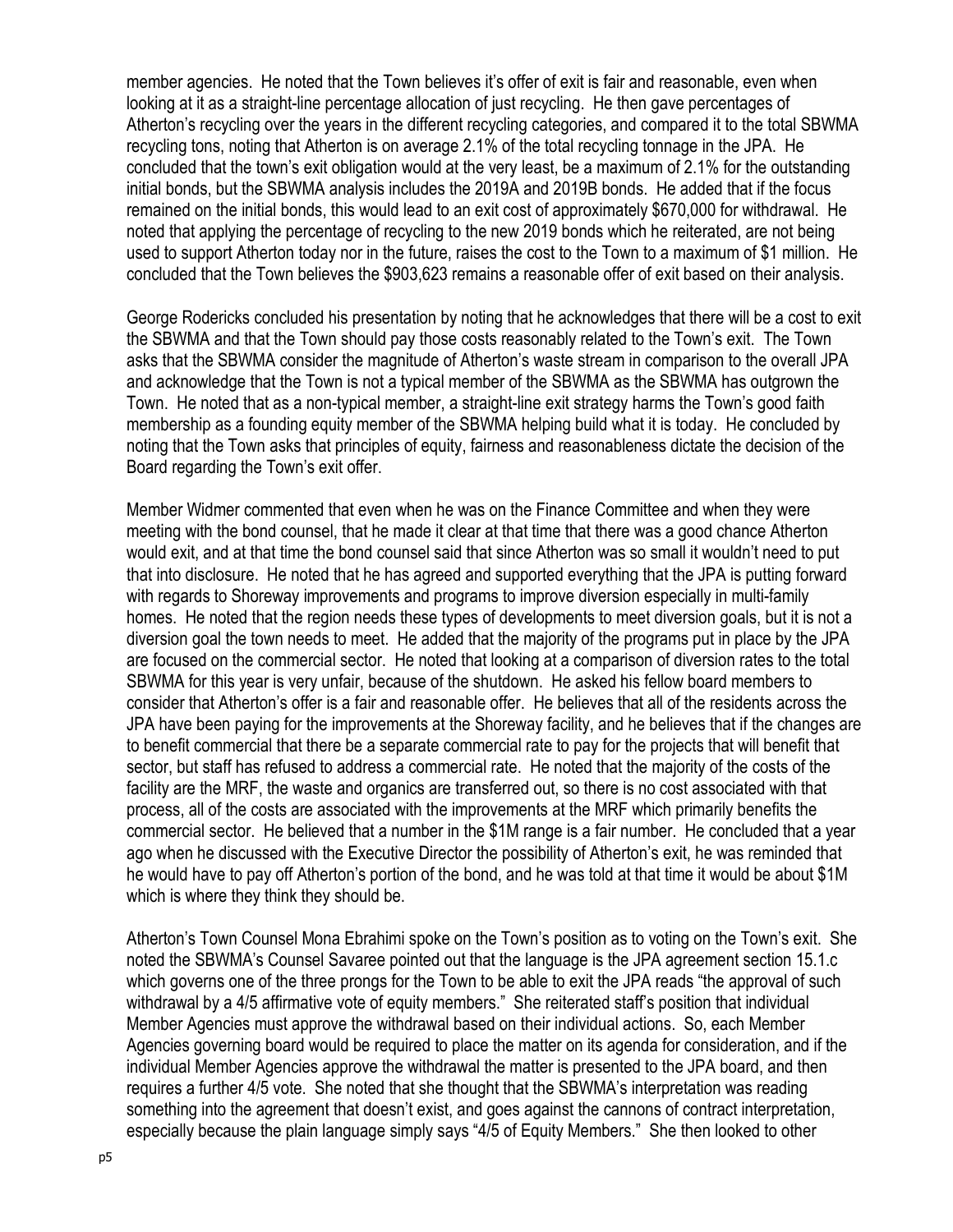aspects of the JPA agreement to better understand what this section means and gave examples. Section 6.3.a states that only an equity member shall have the right to vote on any matter before the Board and on any matter to be voted on. Section 6.3.b states that non-equity members are expressly not allowed to vote on withdrawal. She used the examples as clarification that equity members are the body that votes on withdrawal. She added that in section 10.7 it says that "each member is entitled to cast one vote on any matter presented to the Board for a vote." She added that there is no language in the JPA agreement that has a separate requirement that each Member Agency's governing board reviews this and thought it would render having a separate legal entity futile. She added that each Member has a designated representative, the clerk calls out the various cities, and each one of you representing your agency speaks on behalf of that Agency. So, based on the language in the JPA and a common and practical interpretation it is the Town's position that the approval is done one time by a 4/5 vote of the equity members.

Chair Benton asked Counsel Savaree to re-state staff's position

Counsel Savaree noted that Staff's recommendation is reflected in Attachment 6 to the staff report, a proposed resolution for the Board's consideration. She added that resolution, if approved, would do 3 things. First, it would call for Atherton to fully defease its proportionate share of the 2019A and 2019B Bonds and to pay the costs associated with that defeasance which is estimated to be \$2.2 million. She noted that the actual amount would be subject to adjustment depending on market conditions. Second, the resolution directs staff to work with Atherton to ensure the defeasance occurs before December 31, 2020. Third, the resolution recommends to the Member Agencies that they review and approve Atherton's withdrawal, effective December 31, 2020, provided Atherton satisfies its obligations to liquidate its debt as determined by the Board and 10 Member Agencies approve its withdrawal. Lastly, she reiterated that staff is confident that their interpretation of section 15.1.c of the JPA agreement is correct. As written, it tasks the Board with making this determination, and it makes a distinction as to the withdrawal itself indicating that must be approved by a 4/5 affirmative vote of the equity members. And the equity members are the Member Agencies. She added that if in drafting this JPA if the intention had been for this board to make both of those decisions that would have been the way the JPA was written, and it is not. She reiterated that staff's recommendation is to approve the resolution shown at attachment 6.

Chair Benton commented that it's clear the Board needs to determine the defeasance amount and asked if they needed to discuss whether it is the Board or the individual member agencies councils that make the final determination on the exit.

Counsel Savaree answered that it is staff's interpretation of the JPA agreement that the equity members make the determination on withdrawal, that is the way staff reads the JPA agreement, and therefore their recommendation is that the Board's only function today is to set the cost formulation, and to recommend to the member agencies that they approve the withdrawal should Atherton pay that defeasance cost.

Member Hurt noted that she has a concern around the other costs box and asked if the TAC or any of the Member Agency Finance directors have weighed in on the staff recommendation.

Counsel Savaree noted that it has not been shared with the TAC but was shared with the SBWMA Board Chair and Vice Chair who reviewed all the information during preparation of the staff report. She also noted that this was presented to the SBWMA's Finance Committee earlier in the spring.

Member Hurt asked for clarification on the term's simple and straightforward approach used in the presentation, noting that she had concerns about that explanation for such a complex contract, and asked for background the help ensure that rate payers would not be penalized for this withdrawal.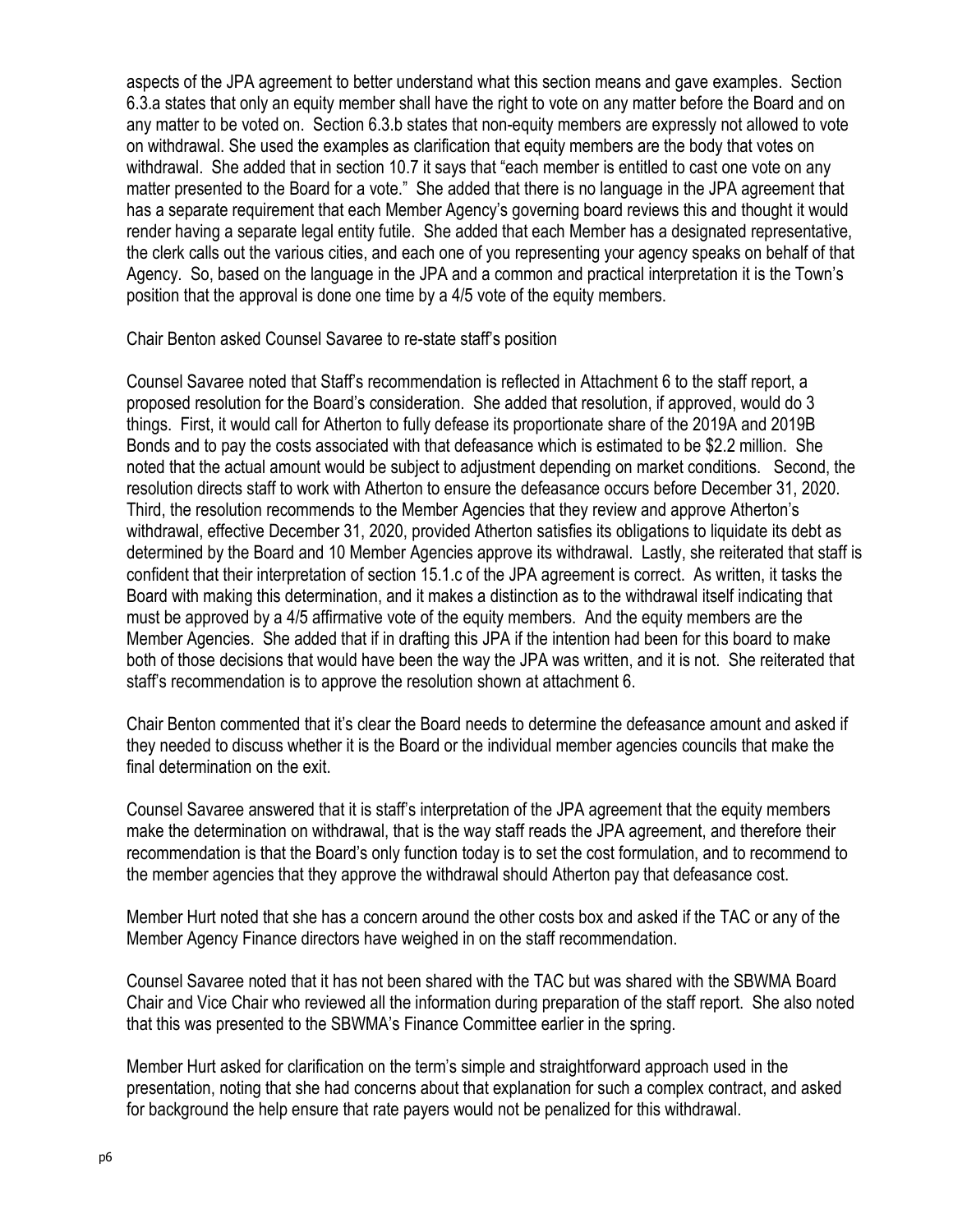Melissa Schick of KNN answered that the statement they made was by no means trying to obfuscate the importance and complexity of the agreement, but the words in the agreement are relatively straightforward with regard to a proportionate share of a liability, and it's standard within the industry to utilize a tonnage percentage as a proportionate share. She added that the proposal as presented by Atherton that we reviewed, had a series of five different scenarios, each of which had a different methodology and approach that KNN didn't find was particularly outlined within the JPA Agreement.

David Brodsley of KNN added that they did not try to re-engineer the business relationship, and therefore relied on the current business practices.

Member Hurt asked if individual Member Agencies will have costs associated with the withdrawal, and how much those costs would be.

Executive Director La Mariana answered that this discussion is focused on the debt service allocation, but staff has estimated the ongoing fixed operating costs, and estimated a proportional share amongst the eleven remaining member agencies on page 8 of the staff report. He also noted that the variable costs will go away because there will not be Atherton tonnage to be picked up or disposed of.

Member Hurt noted that there is \$100,000 in additional costs for attorney and consultant fees included in the withdrawal amount, and she asked if the individual Member Agencies will need to do something similar.

Counsel Savaree commented that the only cost would be the cost to prepare the staff report/resolution and staff will be doing that as a model staff report/resolution for all of the Member Agencies, and to be available to work with each Agency's Attorney so it should be minimal.

Member Widmer commented that the staff's analysis of the allocation is just a straight allocation looking at total tonnage there was no allocation of what money would be needed to try and support that tonnage, which is something Atherton has tried to do. He added that the GreenWaste contract that Atherton has says that if Recology wishes, and if any of their employees are displaced, GreenWaste would pick them up, so there shouldn't be any personnel costs associated with the exit. He added that since the SBWMA is in the process of buying new trucks there is likely one to three trucks that Recology would not have to buy. So, he didn't think there would be any labor or truck costs associated with the Atherton exit.

Member Brownrigg asked about the Town of Atherton's presentation noting that it stated costs would be cheaper somewhere else but was curious because when he read the town's report costs go up in the year 2022, and he asked for clarification.

George Roderick's answered that they do go up, just like they go up with the current Recology contract, but over the course of the anticipated new franchise term the Town actually saves \$4.2-\$4.3 million.

Member Brownrigg commented that Mr. Rodericks' comments conflicted with how he read the report. He added that these conversations are in good faith, and that he respected Member Widmer for being a fiduciary to his residents. Adding that each Council Member on this board is in that same position. So, he bears no ill will to the Town of Atherton for examining its options for leaving the SBWMA, as long as it's fair to everyone else because each of the board members are fiduciaries. He commented that he was surprised Atherton's presentation said that they voted for refinancing of the existing debt but not for investment and asked if the Town of Atherton voted against the bonds when they were considered.

Executive Director La Mariana confirmed that Atherton voted yes to proceed with the bonds in April of 2019, and yes to the final issuance of the bonds in June 2019.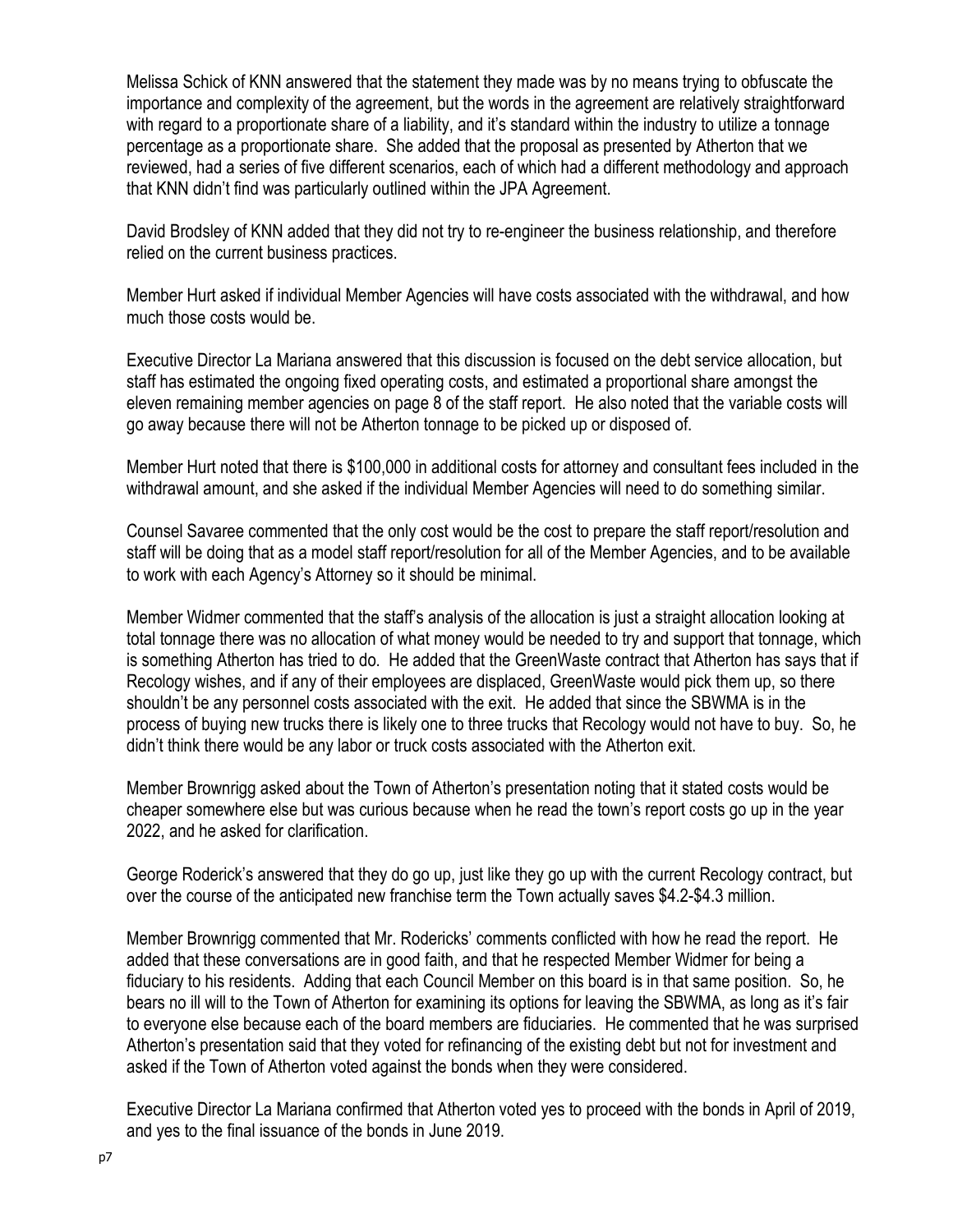Member Brownrigg noted that he remembered Member Widmer flagging this as a potential issue in the Finance Committee meetings, but he also remembered the positive vote.

Member Widmer noted that he commented at the time that he supported from a regional standpoint but not from the town's standpoint, and at Atherton's Council meeting the Town Council voted not to support the refinancing.

Member Brownrigg commented that there was a vote, and Atherton voted for the bonds. He asked for clarification on Atherton's presentation about subsidies. He noted that his understanding of the process is that costs are assigned based on trucks traveled as a metric for how much time Recology is spending in each of the cities, and asked staff to address the issue of cross subsidy that Atherton has.

Staff Mangini answered that Recology has traditionally allocated costs based on time and manpower, so that is how cost allocation has worked for the first 10 years of the agreement. Further to that additional costs are disposal fees, which is the standardized tip fee across all material types at the Shoreway facility, so that is proportionate based on the tonnage that is brought to the facility. He further explained that in the slides Atherton shows lower levels of commercial material so they would not be paying a tip fee more than what their proportionate share of tonnage is into the system.

Member Brownrigg asked if the 4/5 vote was positive votes or what happened if some Member Agencies abstain.

Counsel Savaree answered that the withdrawal requires a 4/5 affirmative vote of its equity members.

Member Brownrigg commented that he would not take a vote on this Board without having formal approval from his Council, because there is no way he would encumber the City of Burlingame in one of the worst economic downturns ever with adding one nickel to Burlingame's ledger to make this possible. So, he would not vote without a majority of his council members directing him to so vote whether or not it is legally required.

Member Widmer commented on the cost allocation methods explained by Staff Mangini, he noted that it's not the Recology costs that are driving costs it's the processing costs. And one of the things that is driving up the tip fees for all member agencies but especially for Atherton where they believe they are paying an unproportionable share, is the cost of the capital improvements that are being put in to address the high density housing disposal and the organics-to-energy which is targeted for commercial.

Member Rak asked Member Brownrigg if he was not supportive of having the Board vote today to approve the cost and move forward to individual council votes, or if he wanted to go through the process in reverse.

Member Brownrigg clarified that if the SBWMA Board believes that the exit fee leaves the SBWMA at cost neutral for each of our cities, then I will brief my Council and get them to do a positive vote to move forward, and he believed he could take that vote today. However, if there was anything less than full cost recovery, and therefore each member agency subsidizes the exit, he didn't feel comfortable taking a vote without the support of his Burlingame Council.

Chair Benton noted that the Board's responsibility today is only to determine the defeasance amount, once our Board recommends exit to the member agencies it will not come back to the SBWMA Board and there will be no further action at the Board level.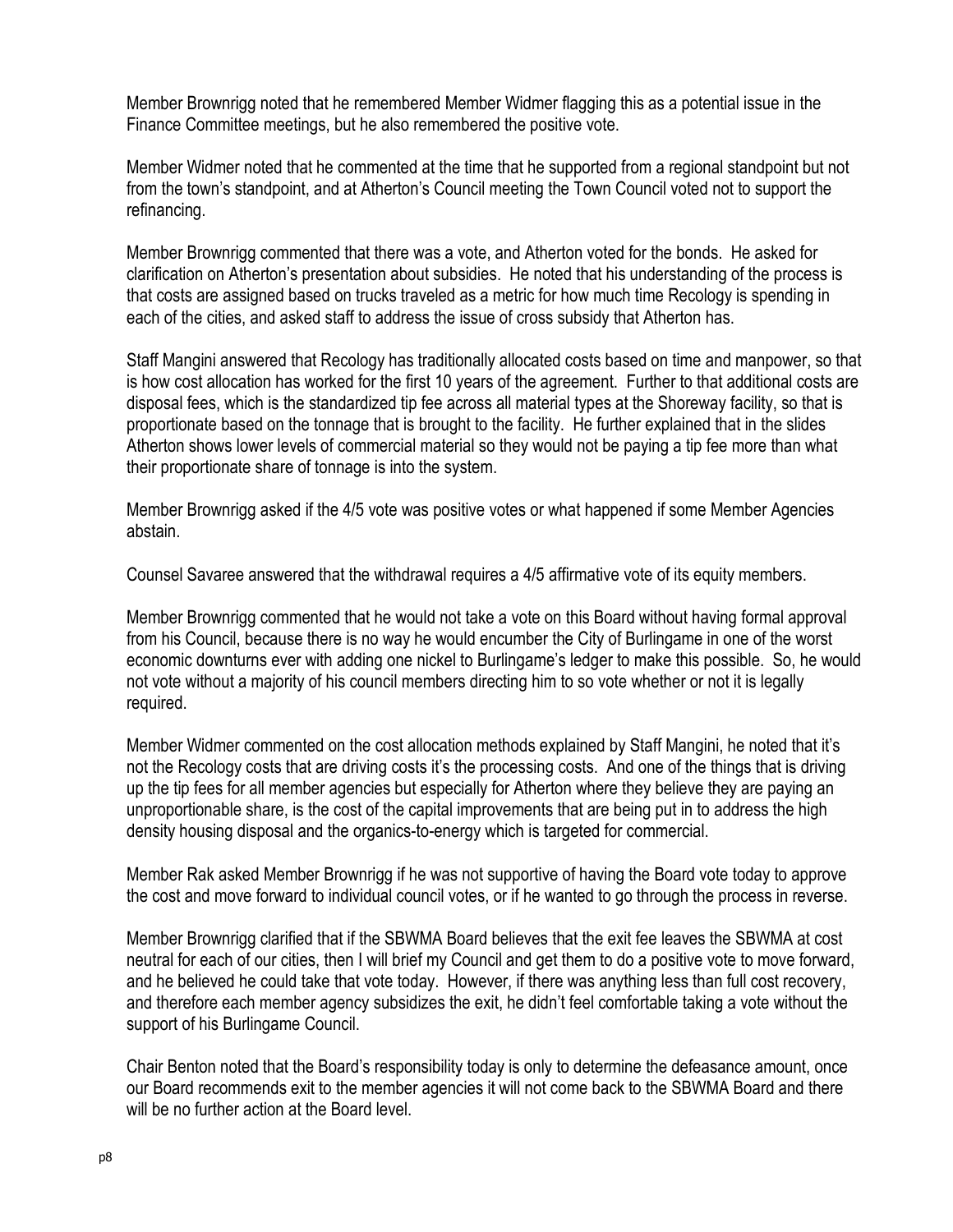Member Hurt asked what happens if this Board moves forward with one of the options presented and then we go forward to our individual councils and they disagree with the amount that the Board has set, she asked if there was any ability for editing.

Counsel Savaree answered that the Board makes the cost of withdrawal determination, and the determination is final.

Member Hurt thanked staff and Atherton for the work that has been done on both sides. She commented that the SBWMA is a really important regional body that has always had a one for all, all for one mentality, and some of the members are small cities and some of the members are large cities, but it's the greater good that's important. At the end of the day she didn't want rate payers penalized, and while she was appreciative of all the work Atherton has done as one of the first members of the group and building the SBWMA, it's really an economic decision. She noted that she follows the course with the recommendation of the SBWMA attorney and advisors and has not heard anything from Atherton at this point that would make her look further into the options they suggested. She also noted that given these dramatic fiscal times, it is unfortunate that this is another layer, and who knows how much this will affect rate payers, so she tends to land on option one. She noted that she was concerned about the other costs and will \$100,000 be enough to cover those costs. She added that she hasn't been able to go through the staff report with her Public Works or Finance Director with the numbers presented, so she felt apprehensive and cautious that everything was covered in the exit cost number recommended. So, she was still on the fence.

George Rodericks commented on Member Hurt's question about what happens if the individual city councils disagree, and Counsel Savaree's answer that the SBWMA Board's determination of the withdrawal costs, and the individual Member Agency's Council determination on withdrawal are both final. He noted that if there was a disagreement, the Town of Atherton would be held hostage to membership in the JPA.

Member Mahanpour commented that she agreed with Member Hurt's comments we're all in this together, and she hated to put the burden on her rate payers because one member wants to withdraw, and especially in these times of economic challenges. She noted that she is leaning towards option one and thinks it is a fair and equitable option. She also noted that board members need to keep in mind that this process was setting a precedent, and whatever is decided, if another member wants to withdrawal the process will be guided by what today's determination is.

Member Bonilla commented that he is in favor of option one, and noted that it was an economic decision, if one member drops away, we all have to share the operating costs, and the numbers don't lie, and he believed the math was correct in option one. The SBWMA has to continue with its mission and he supports all the programs the Agency is doing including looking to be better in the future, so he proposed moving forward with option one, and he didn't think the Board could stop Atherton from leaving, because they want to leave.

Member Groom commented that if Atherton wants to leave, what kind of partner would they be if they stayed, so let them go, but let's take option one so we can get reimbursed as fully as possible as we can, and after they exit take a hard look at the budget and revisit expenses and revenues and reevaluate. The SBWMA has a great staff and we can reevaluate together.

Member Rak noted that he was also inclined to support option one, and he thought if Atherton wants to leave they are going to leave and the SBWMA has to figure out what the next steps are without impacting the rate payers.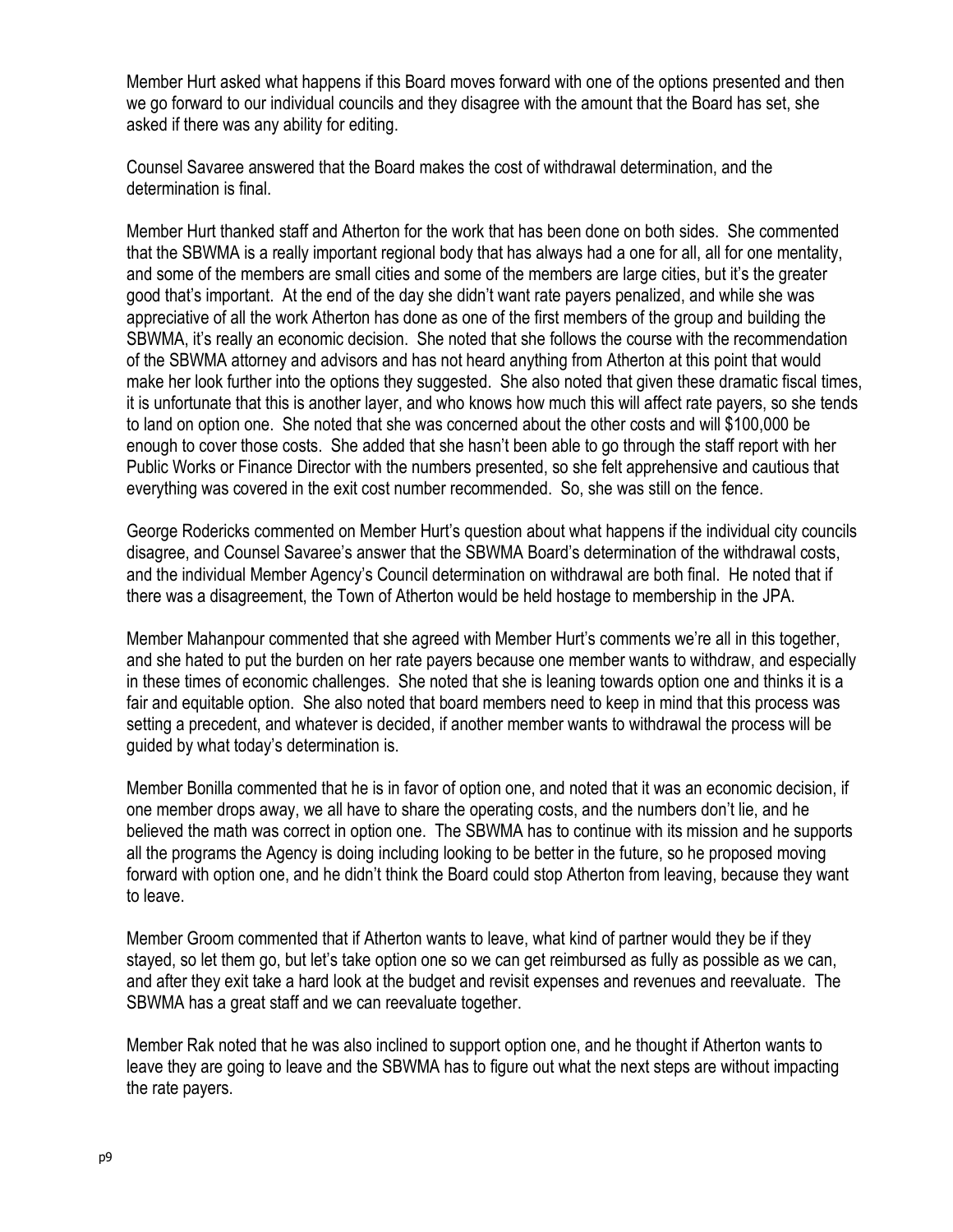Chair Benton commented that Hillsborough and Atherton are similar agencies with similar demographics. He noted that Member Widmer and he have talked for a number of years about some of the inequities that creep into the system because they are residential, and yes some of the expenses that are approved perhaps but not necessarily are aimed at improving commercial diversion. But when he looks at the percentage Hillsborough is paying because it is also a small town like Atherton, he concluded that Hillsborough's costs might even go up if they had to find an independent hauler. He also noted as members of the San Mateo County community at large, in a small way just picking up 2-4% in costs for Organics-to-Energy as an example, which is aimed at the restaurant sector, was minor because it was aimed at bettering the environment, and bettering the lifestyle of all of the residents of the County. He noted that as a fiduciary for Hillsborough he thought it was a rather de minimis amount that Hillsborough might be paying that we might be paying for the overall benefit of our community. He noted that he supported option one as well.

Chair Benton read the recommended resolution: Now therefore be it resolved that the Board of the South Bayside Waste Management Authority hereby determines that in order to satisfy its requirement under Article 15.1.a., Atherton must fully defease its proportionate share of the 2019A and 2019B bonds, and pay for the costs associated with the defeasance. The Board determines that Atherton's proportionate share of the 2019A and 2019B bonds is 3.24 percent, based on Atherton's share of the SBWMA's overall franchise tonnage in 2019. The cost to defease Atherton's bond share is estimated to be \$2,203,016 (\$2,103,016 to defease + \$100,000 costs). The actual amount is subject to adjustment depending on market conditions at the time of defeasance. Staff is directed to work with SBWMA's financial consultants and Atherton staff to ensure the defeasance of the bonds occurs prior to December 31, 2020. Be it further resolved that the Board recommends that its Member Agencies now review and approve Atherton's withdrawal from the SBWMA, effective December 31, 2020, provided that on or before December 31, 2020, Atherton satisfies its obligation to liquidate its proportionate share of debt, as determined by the Board. Pursuant to the JPA, a minimum of ten (10) Member Agencies must approve the withdrawal for it to take effect.

| <b>Agency</b>     | Yes | No | Abstain | Absent | Agency                  | Yes          | No | Abstain | Absent |
|-------------------|-----|----|---------|--------|-------------------------|--------------|----|---------|--------|
| Atherton          |     |    |         |        | Menlo Park              | $\mathbf{v}$ |    |         |        |
| Belmont           |     |    |         |        | Redwood City            | Λ            |    |         |        |
| <b>Burlingame</b> |     |    |         |        | San Carlos              | Λ            |    |         |        |
| East Palo Alto    |     |    |         |        | San Mateo               | $\mathbf{v}$ |    |         |        |
| Foster City       |     |    |         |        | County of San Mateo     | Λ            |    |         |        |
| Hillsborough      |     |    |         |        | West Bay Sanitary Dist. | Λ            |    |         |        |

#### Motion/Second: Bonilla/Groom Roll Call Vote; 9-2-0-1 Motion Approved

Chair Benton noted that this is a final determination by the Board, and it is not subject to further appeal. Staff will prepare and send a letter to each Member Agency's manager and attorney, transmitting the approved resolution and asking that each Member Agency place this on an upcoming agenda so that Atherton can obtain approval from 4/5 of the Member Agencies to withdraw. This must occur before December 31, 2020. Staff will also provide the Member Agencies with a model staff report and resolution to assist the Member Agencies in this process.

## **6.**

## **7. Collection and Recycling Program Support and Compliance** No Items

- **8. Shoreway Operations and Contract Management** No Items
- **9. Public Education and Outreach**